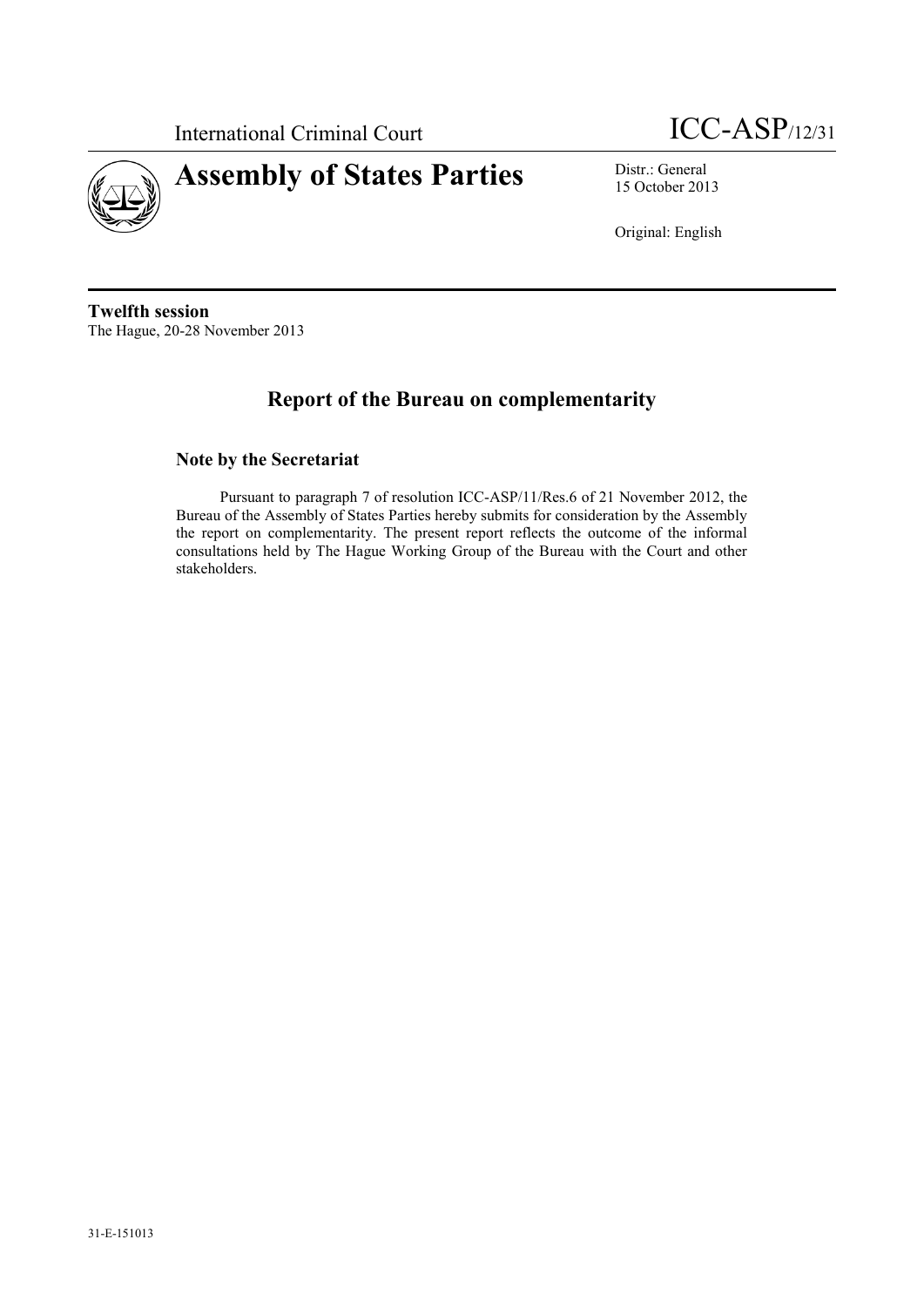## **I. Background**

1. At the first meeting of the Bureau, on 12 February 2013, the Bureau appointed Denmark and South Africa, as *ad country* focal points. As such, Denmark and South Africa are focal points in both The Hague Working Group and the New York Working Group in the lead up to the twelfth session.

2. At the eleventh session of the Assembly, States Parties resolved to continue and strengthen effective domestic implementation of the Statute and to enhance the capacity of national jurisdictions to prosecute the perpetrators of the most serious crimes of international concern. <sup>1</sup> Consequently, the organs of the Assembly and the Court were essentially given the following mandates: The Bureau was requested to continue the work on complementarity, inter alia in accordance with the Kampala resolution, including continuing the dialogue with the Court and other stakeholders on this issue. The Secretariat of the Assembly of States Parties ("the Secretariat") was mandated, within existing resources, to facilitate the exchange of information between the Court, States Parties and other stakeholders, including international organizations and civil society, aimed at strengthening domestic jurisdictions, and to report to the twelfth session of the Assembly. The Court, while recalling its limited role in strengthening national jurisdictions, was requested to further cooperate with the Secretariat on complementarity and to report to the twelfth session, in particular on exit-strategies (completion strategies) and related issues.

## **II. General findings**

3. The Rome Statute creates a system of criminal justice designed to ensure that there is no impunity for the most serious crimes of concern to the international community as a whole due to the unwillingness or inability of States to investigate and prosecute the perpetrators of these crimes themselves. This system is based on the principle of complementarity as enshrined in the Statute, which means that the Court will intervene only when States are unwilling or unable genuinely to carry out the investigation or prosecution of these crimes.

4. It is generally understood by States Parties, the Court and other stakeholders that international cooperation, in particular through rule of law development programmes aimed at enabling domestic jurisdictions to address war crimes, crimes against humanity and genocide, contributes to the fight against impunity for such crimes and the functioning of the Rome Statute system. Such cooperation has been described as "positive complementarity" or complementarity activities. National ownership is essential for maximizing the impact of such activities.

5. In order to promote and foster increased international efforts aimed at strengthening national jurisdictions – "positive complementarity" – the focal points have, together with the Secretariat, worked with States, international organizations and civil society on mainstreaming complementarity activities into the rule of law development discourse and relevant programmes.

6. States Parties and the Court have expressed the view that the role of the Court itself is limited in actual capacity-building for the investigation and prosecution of Rome Statute crimes "in the field". Rather this is a matter for States, the United Nations and relevant specialized agencies, other international and regional organizations and civil society. The Court can, however, in the course of implementing its mandate within the framework of the Rome Statute, in particular article 93 (10), share information with and assist national jurisdictions. The Assembly of States Parties has an important role to play in sustaining and furthering the efforts of the international community in strengthening national jurisdictions through complementarity activities, thereby enhancing the fight against impunity.

l

<sup>1</sup> *Official Records of the Assembly of States Parties to the Rome Statute of the International Criminal Court, Eleventh session, The Hague, 14 – 22 November 2012* (ICC-ASP/11/20), vol. I, part III, ICC-ASP/11/Res.6, para. 1.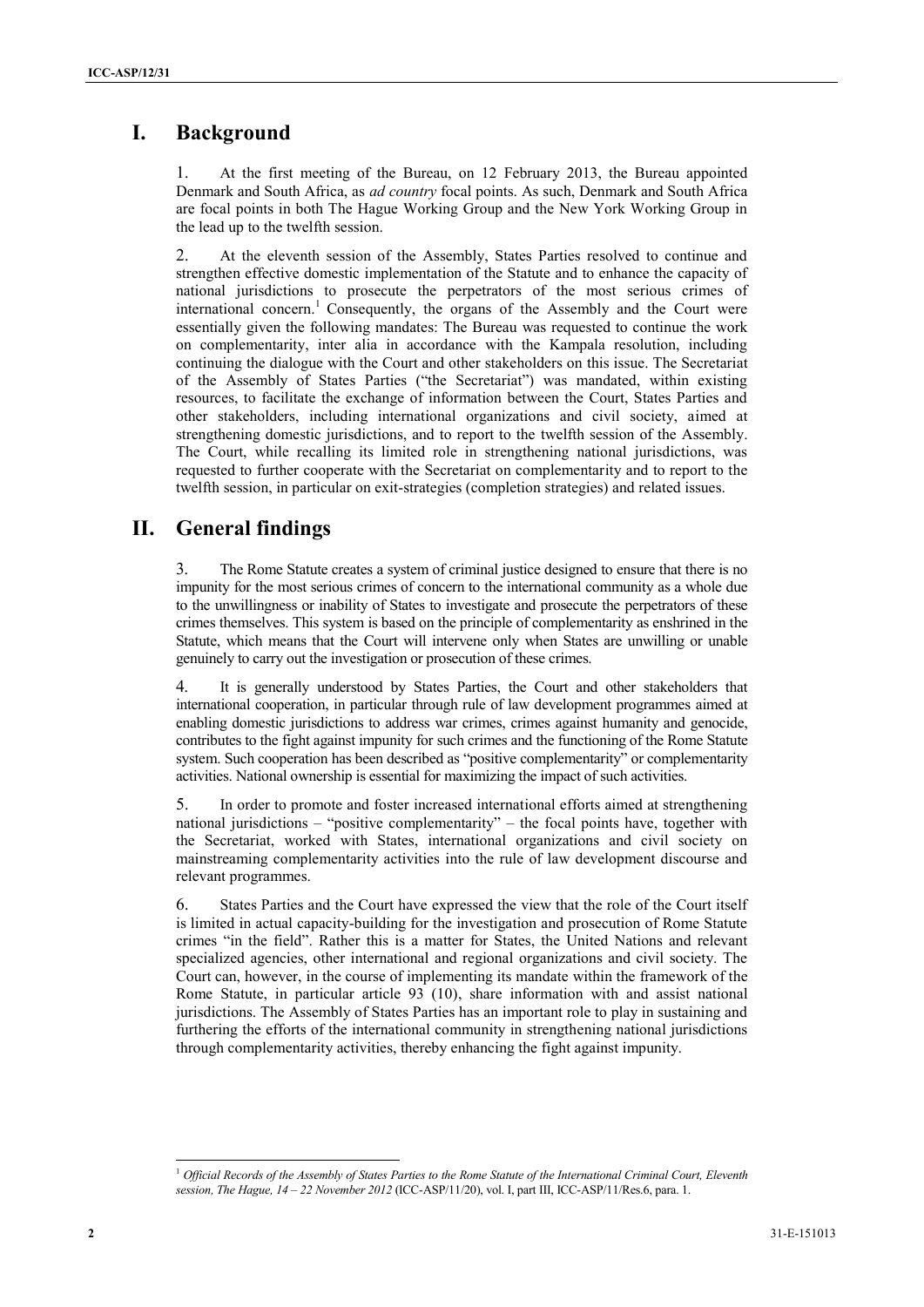## **III. Assembly of States Parties and its Secretariat**

7. The Assembly of States Parties is the custodian of the Rome Statute system. While the Assembly itself has a very limited role in strengthening the capacity of domestic jurisdictions to investigate and prosecute serious international crimes, it is a key forum for matters of international criminal justice. Combating impunity both at the national and the international level for the most serious crimes of concern to the international community as a whole is the core objective of the Statute.

8. The Secretariat of the Assembly has continued to develop its outreach, informationsharing and facilitating function. <sup>2</sup> Given that this function has been established within existing resources there are limits to what can be achieved. However, progress has been made in both tracks: the internet portal for complementarity and the forging of relationships with relevant States and actors in the field. During the period since the last report by the Secretariat there has been a growing interest in submitting information to and accessing the complementarity portal.

9. In addition, the Secretariat is in the process of conducting a needs survey among States Parties,<sup>3</sup> and has in that respect developed a more proactive approach to engaging with interested States. As the survey is still in progress, the Secretariat was encouraged to continue the work and report to the next session of the Assembly.

10. States Parties welcomed the efforts by the Secretariat and encouraged it to continue the work. In addition it is recommended that the Assembly considers making Complementarity an agenda item to be discussed at future sessions.

## **IV. The Court**

11. As has been established, the role of the Court in building domestic capacity for the prosecution of the most serious international crimes is limited. From a judicial point of view, complementarity has a specific meaning relating to the admissibility of cases before the Court. This remains exclusively a judicial issue.

12. Nevertheless the Court has extensive investigation and prosecutorial experience and expertise. In addition, concerning situation countries, the Office of the Prosecutor continues to gather knowledge and develop expertise on the national judicial system and has thoroughly investigated the crimes that have occurred. Taken together this provides opportunities for the Court to, within the framework of the Rome Statute, in particular article 93 (10), share information with and assist national jurisdictions. Naturally this has to be done bearing in mind the requirements of the Statute as well as other relevant factors such as the need to protect witnesses and preserve the integrity of evidence collected. In the same way, the Court can benefit and learn from the experiences and best practices of states that have themselves investigated and prosecuted Rome Statute Crimes.

13. In accordance with Assembly resolution ASP/11/Res.6, the Court has focused its report to the twelfth session of the Assembly on possible completion strategies for situation countries where the Court's judicial activities are coming to an end. It was noted that while the Court is a permanent institution and thus will itself be responsible for completion and residual issues, important lessons could be learned from the other ad-hoc courts and tribunals. In addition an important conclusion was that, as the Court only deals with those most responsible for crimes in a given situation, efforts aimed at strengthening the national judicial system should not wait for Courts' activities to draw to a close. Rather, assistance to the national system should be provided as early as possible to support not only completion of any cases before the Court, but also to foster national prosecutions of other perpetrators.

14. Given the complexity of the issue, the report of the Court on completion of activities in situation countries should be seen as a first step in defining the parameters for possible completion strategies. As such, States Parties welcomed the report and encouraged further

l

<sup>&</sup>lt;sup>2</sup> Report of the Secretariat on complementarity (ICC-ASP/12/33).

<sup>3</sup> ICC-ASP/11/Res.6, para. 8.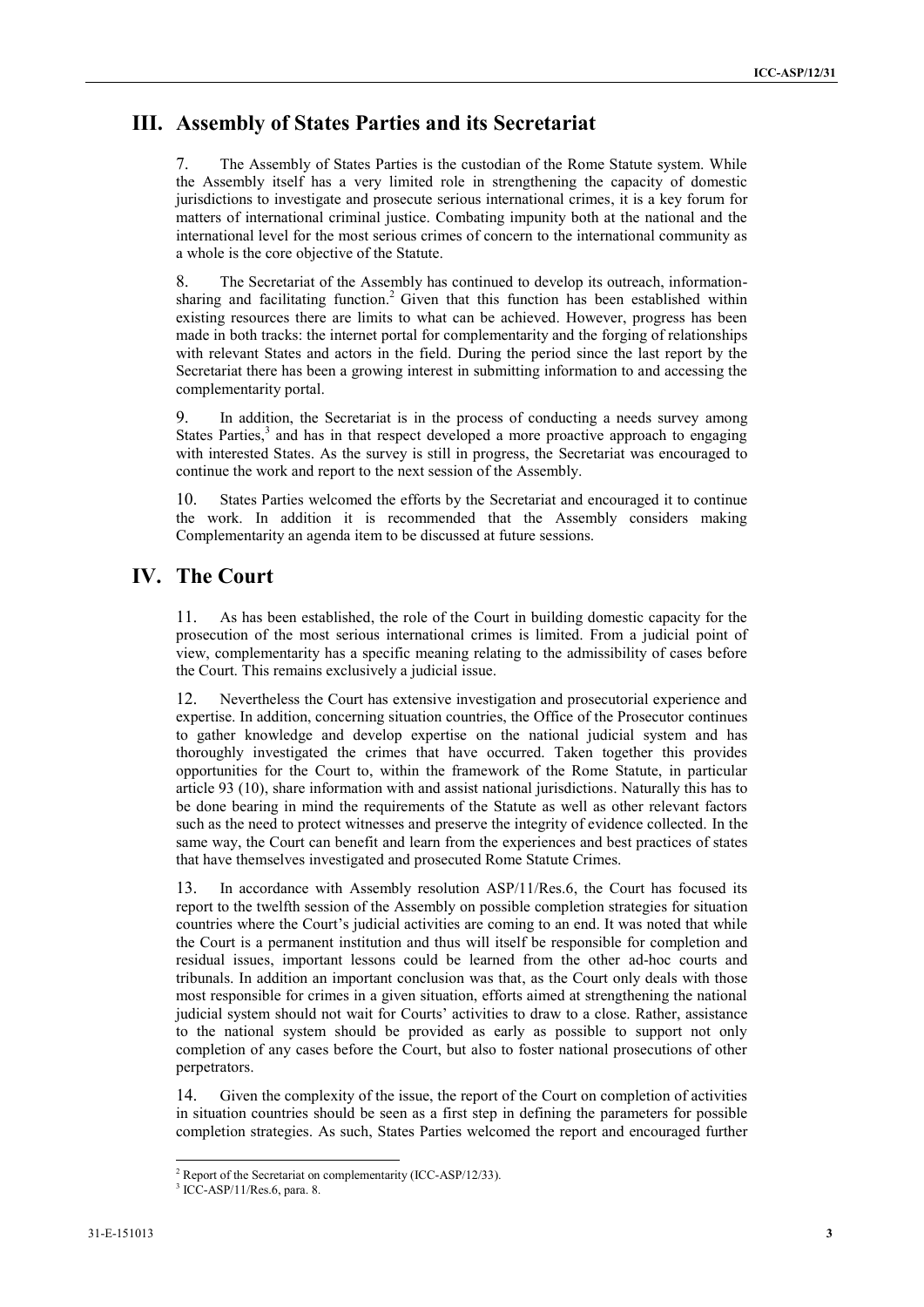work on this issue. In this context it was noted that the Statute itself does not contain provisions on closure of situations or termination of jurisdiction. It was also noted that support to the national judicial system was linked not only to the existing ability of that system but also the issue of willingness.

#### **V. Broader efforts of the international community**

15. In addition to discussions and information-sharing and facilitation within the Assembly and by the Court, various actors organize a remarkable number of activities relevant to complementarity and capacity building for fighting impunity for the most serious crimes of concern to the international community as a whole. States Parties have received updates on some of these, and more comprehensive information will be available on the Secretariat's complementarity web portal.

16. Apart from general activities undertaken at the UN and other international and regional organizations, a myriad of concrete capacity building projects are being implemented around the world, not least in countries in or emerging from conflict. These activities are carried out both by States, international and regional organizations and civil society. 4

17. As an example of these many activities, States Parties were briefed on the complementarity activities undertaken by Justice Rapid Response, an intergovernmental mechanism that provides surge capacity assistance to States and international institutions in the framework of international criminal investigation and prosecution. There was also an opportunity to exchange views with the European Commission on the completion and implementation of the EU tool-kit on complementarity. States Parties welcomed these efforts, as well as all efforts of the international community at large in this regard.

#### **VI. Conclusion and recommendations**

18. The above highlights not only the importance of continued efforts in strengthening national capacity for investigating and prosecuting Rome Statute crimes, but also the important roles of the Assembly and its Secretariat, as well as the Court itself, in promoting such capacity building. Ensuring that national judicial systems are able to deal with the most serious crimes of concern to the international community is vital for making the Rome Statute system work, ending impunity for these crimes and preventing their reoccurrence.

19. In this context it is recommended that the Assembly adopt the draft resolution on complementarity contained in the annex to this report, delete any unnecessary paragraphs from the omnibus resolution as appropriate and consider including the issue of complementarity on the agenda of future sessions of the Assembly for further discussion.

l <sup>4</sup> See, for example, the web portals of the Secretariat of the Assembly and of the United Nations Rule of Law Unit, respectively, at[: http://www.icc-cpi.int/en\\_menus/asp/complementarity/Pages/default.aspx](http://www.icc-cpi.int/en_menus/asp/complementarity/Pages/default.aspx) and [http://www.unrol.org/article.aspx?article\\_id=37.](http://www.unrol.org/article.aspx?article_id=37)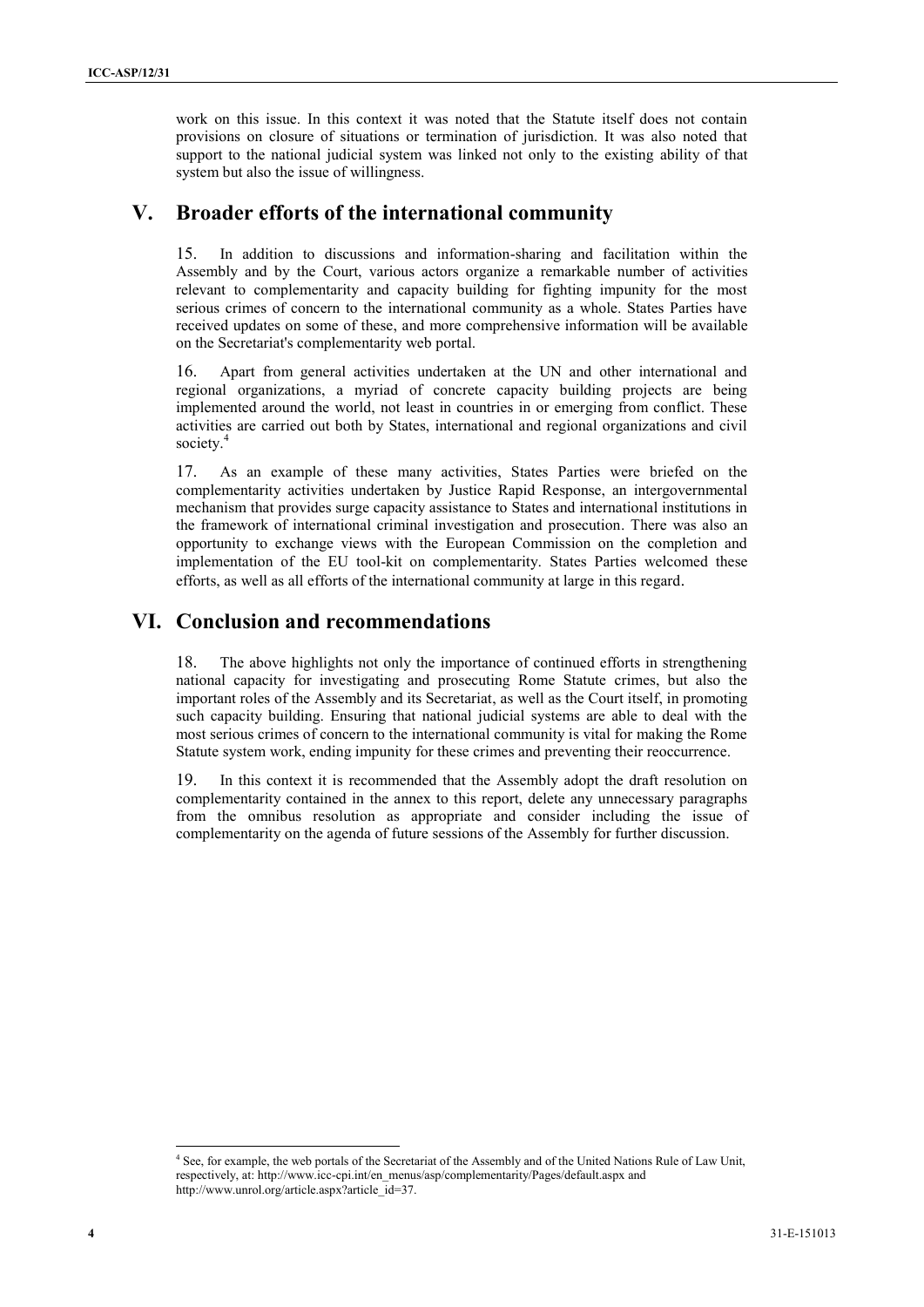#### **Annex**

#### **Draft resolution on complementarity**

#### *The Assembly of States Parties*,

*Reaffirming* its commitment to the Rome Statute of the International Criminal Court and its determination that the most serious crimes of concern to the international community as a whole must not go unpunished, and *underlining* the importance of the willingness and ability of States to genuinely investigate and prosecute such crimes,

*Welcoming* the efforts and achievements of the Court in bringing those most responsible for these crimes to justice and *noting* the jurisprudence of the Court on the issue of complementarity,

*Recalling* the primary responsibility of States to investigate and prosecute the most serious crimes of international concern and that, to this end, appropriate measures need to be adopted at the national level, and international cooperation and judicial assistance need to be strengthened, in order to ensure that national legal systems are capable of genuinely prosecuting such crimes,

*Recalling further* that the application of articles 17 and 19 of the Rome Statue concerning the admissibility of cases before the Court is a judicial matter to be determined by the judges of the Court,

*Recalling further* that greater consideration should be given to how the Court will complete its activities in a situation country and that possible completion strategies could provide guidance on how a situation country can be assisted in carrying on national proceedings when the Court completes its activities in a given situation,

1. *Resolves* to continue and strengthen effective domestic implementation of the Rome Statute, to enhance the capacity of national jurisdictions to prosecute the perpetrators of the most serious crimes of international concern in accordance with internationally recognized fair trial standards, pursuant to the principle of complementarity;

2. *Welcomes* the international community's engagement in strengthening the capacity of domestic jurisdictions to enable States to genuinely prosecute Rome Statute crimes;

3. *Welcomes further* efforts by the United Nations, international and regional organisations, states and civil society in mainstreaming capacity building activities aimed at strengthening national jurisdictions with regard to investigating and prosecuting Rome Statute crimes into existing and new technical assistance programmes and instruments, *strongly encourages* additional efforts in this regard by other international and regional organizations, States and civil society, and in that context *takes note* of the important work being undertaken in the United Nations on the post-2015 development agenda, including the important role of rule of law in that regard;

4. *Stresses* that the proper functioning of the principle of complementarity entails that States incorporate the crimes set out in articles 6, 7 and 8 of the Rome Statute as punishable offences under their national laws, to establish jurisdiction for these crimes and to ensure effective enforcement of these laws, and *urges* States to do so;

5. *Welcomes* the report of the Bureau on complementarity, and *requests* the Bureau to remain seized of this issue and continue the dialogue with the Court and other stakeholders on complementarity, in accordance with resolution RC/Res.1 and related documents, including on complementarity-related capacity-building activities by the international community to assist national jurisdictions, on possible situation-specific completion strategies of the Court, and the role of partnerships with national authorities and other actors in this regard;

6. *Welcomes* the report of the Secretariat of the Assembly of States Parties on the progress of giving effect to its mandate to facilitate the exchange of information between the Court, States Parties, and other stakeholders including international organizations and